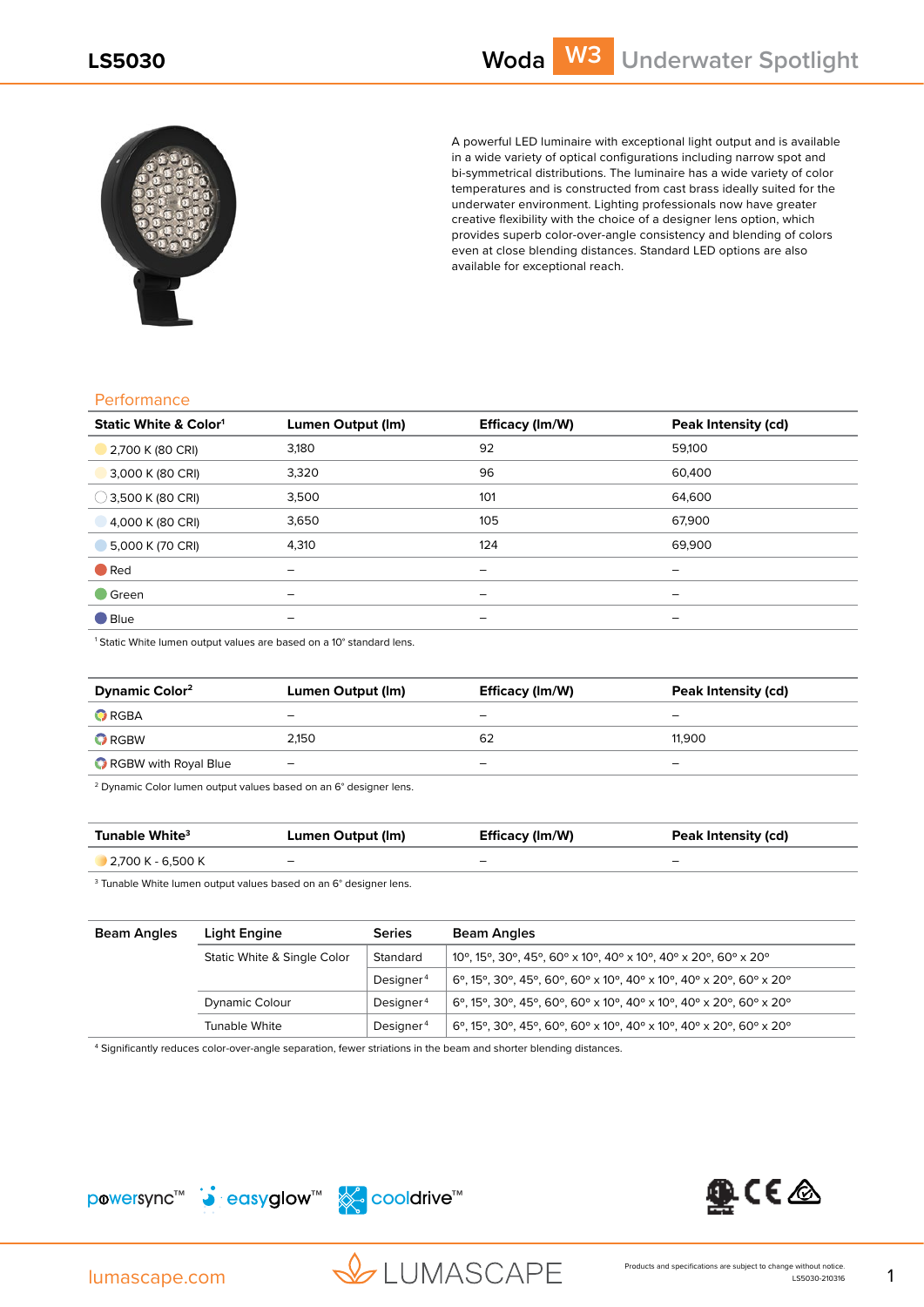## **Electrical**

| <b>LED Power</b>          | 32 W                                                                  |  |
|---------------------------|-----------------------------------------------------------------------|--|
| <b>Power Consumption</b>  | $<$ 35 W maximum                                                      |  |
| Lifetime (L70)            | > 60,000 hrs (B10, L70, TM21)                                         |  |
| <b>Input Voltage</b>      | 30 Vdc<br>Low Voltage                                                 |  |
| <b>Thermal Management</b> | <b>CoolDrive</b> <sup>**</sup> onboard thermal monitoring and control |  |

## **Controls**

| Lumascape <b>PowerSync</b> ™                                                                         |
|------------------------------------------------------------------------------------------------------|
| DMX/RDM, Artnet, PWM <sup>2,</sup> 0-10 V (sink or source) <sup>2</sup> , Phase-Dimming <sup>2</sup> |
| 2 kHz flicker-free dimming to 0.1%                                                                   |
| Range of third-party controllers                                                                     |
|                                                                                                      |

1 Some protocols require additional hardware. For details and other available protocols contact Lumascape. 2 Not available for color-changing or tunable white.

## Physical

| <b>Housing</b>                       | Die-cast brass with tempered glass lens, stainless steel fasteners and constant torque<br>adjustable mounting bracket (lockable and reversible) |  |
|--------------------------------------|-------------------------------------------------------------------------------------------------------------------------------------------------|--|
| <b>Finish</b>                        | Natural brass and black epoxy top coat                                                                                                          |  |
| <b>Installation</b>                  | Surface-mounted                                                                                                                                 |  |
| <b>Adjustable</b>                    | Constant torque adjustable mounting bracket (lockable and reversible)                                                                           |  |
| <b>Ambient Operating Temperature</b> | -4 °F to 104 °F (-20 °C to 40 °C)                                                                                                               |  |
| <b>Water Temperature Rating</b>      | 41 °F to 104 °F (5 °C to 40 °C)                                                                                                                 |  |
| <b>Surface Temperature</b>           | ≤138 °F (59 °C)                                                                                                                                 |  |
| Weight                               | 14.5 lbs (6.5 kg)                                                                                                                               |  |
|                                      |                                                                                                                                                 |  |

## Certification & Compliance

| <b>IP Rating</b>      | IP68 to 6 ft (1.8 m)                                           |
|-----------------------|----------------------------------------------------------------|
| <b>IK Rating</b>      | IK9                                                            |
| Environment           | Submersible (Fountain / Water feature only), Wet/Dry locations |
| <b>Certifications</b> | ETL. CE. RCM                                                   |

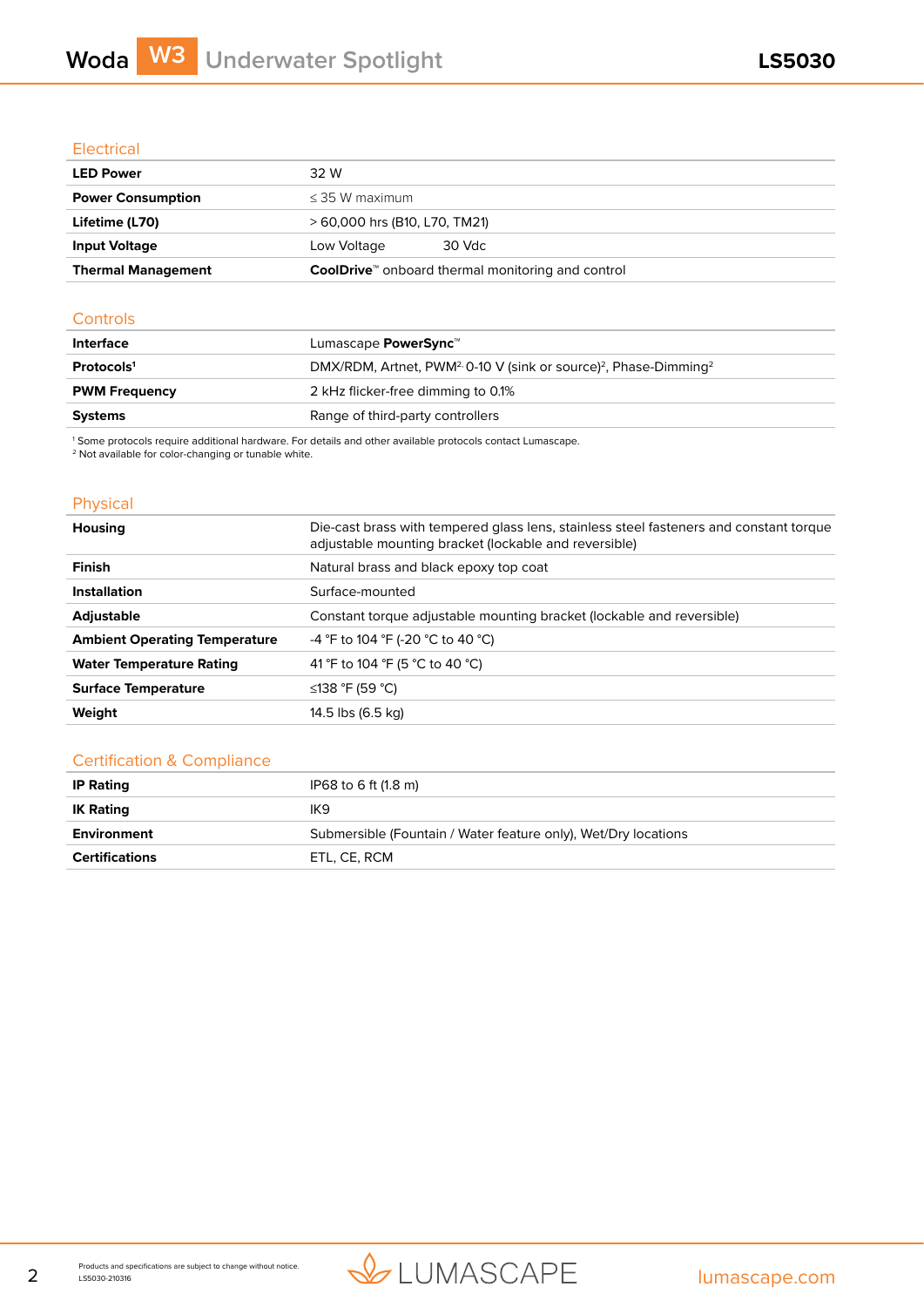Dimensions



Luminaire Rotation



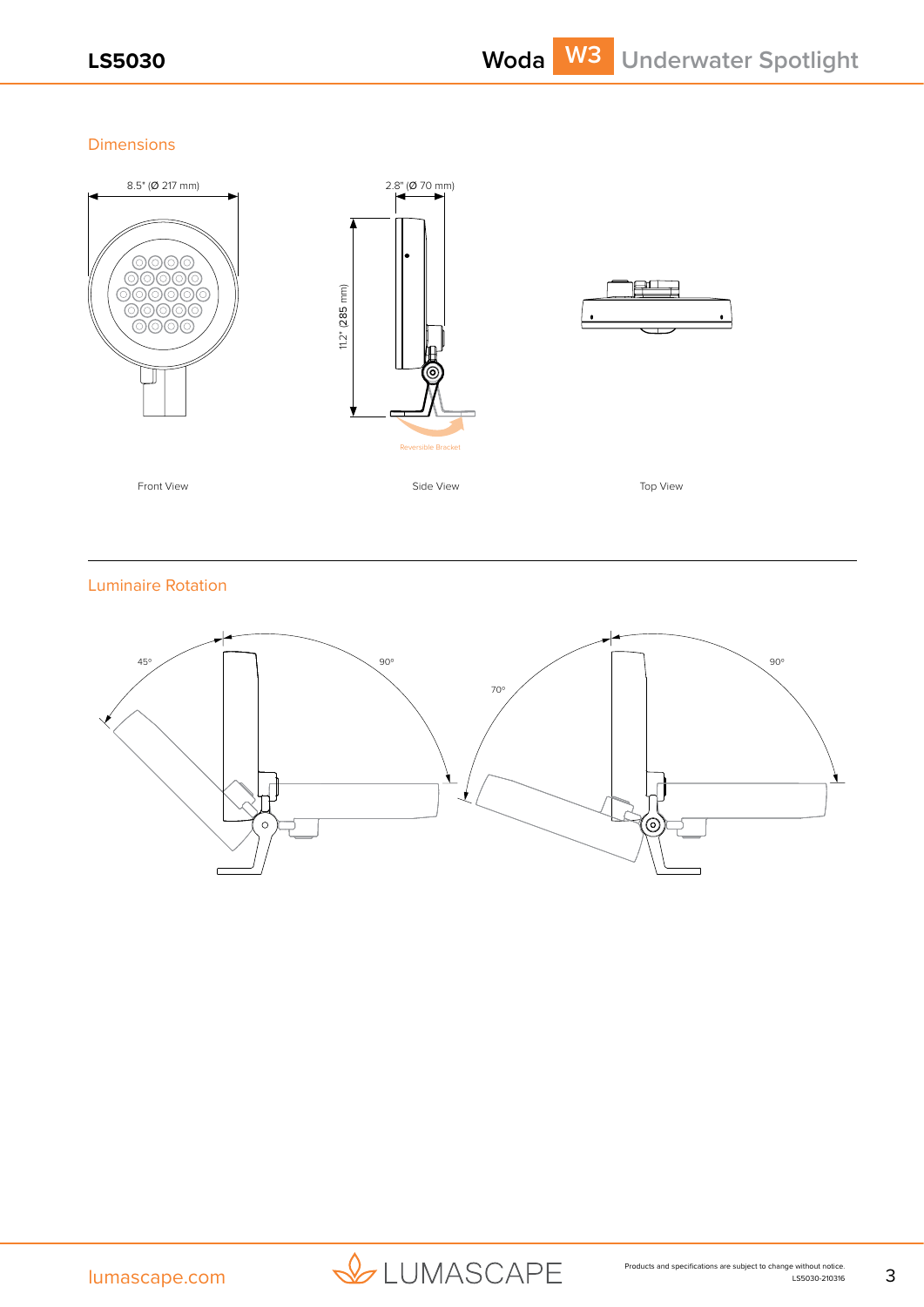## Specification Matrix

| LS5030              | 32                              |            | 84   |                                |                                           |                 |                                                                                                                      |                                 |                            |  |
|---------------------|---------------------------------|------------|------|--------------------------------|-------------------------------------------|-----------------|----------------------------------------------------------------------------------------------------------------------|---------------------------------|----------------------------|--|
|                     |                                 |            |      |                                |                                           |                 |                                                                                                                      |                                 |                            |  |
| <b>Light Engine</b> | Code                            |            |      |                                |                                           |                 |                                                                                                                      |                                 |                            |  |
| 32 W                | 32                              |            |      |                                |                                           |                 | <b>Input Voltage</b><br>Code                                                                                         |                                 |                            |  |
|                     |                                 |            |      |                                |                                           |                 | 30 Vdc<br>07 <sup>1</sup>                                                                                            |                                 |                            |  |
|                     |                                 |            |      |                                |                                           |                 | 30 Vdc<br>13 <sup>2</sup>                                                                                            |                                 |                            |  |
|                     | <b>Series</b><br>Code           |            |      |                                |                                           |                 | <sup>1</sup> International market                                                                                    |                                 |                            |  |
|                     | D<br>Designer                   |            |      |                                |                                           |                 | <sup>2</sup> North America market                                                                                    |                                 |                            |  |
|                     | S<br>Standard                   |            |      |                                |                                           |                 |                                                                                                                      |                                 |                            |  |
|                     |                                 |            |      |                                |                                           |                 |                                                                                                                      |                                 |                            |  |
|                     |                                 |            |      |                                |                                           |                 | Control                                                                                                              | Code                            |                            |  |
|                     |                                 |            |      |                                |                                           |                 | Non-dimming                                                                                                          | ND <sup>1</sup>                 |                            |  |
|                     | <b>Static White &amp; Color</b> | Code       |      | <b>Standard</b>                | <b>Designer</b>                           | Code            | Powersync™                                                                                                           | PS <sup>2</sup>                 |                            |  |
|                     | 2,700 K (80 CRI)                | 827        |      | N/A                            | $6^{\circ}$                               | <b>VN</b>       | <sup>1</sup> For single color, non-dimming applications.<br><sup>2</sup> Required for all dimming and color-changing |                                 |                            |  |
|                     | 3,000 K (80 CRI)                | 830        |      | $10^{\circ}$                   | N/A                                       | <b>NR</b>       | applications. PowerSync <sup>®</sup> Data Injector required<br>(order separately) LS6510 - North American market     |                                 |                            |  |
|                     | 3,500 K (80 CRI)                | 835        |      | 15°                            | 15°                                       | <b>NM</b>       | LS6550 - International market                                                                                        |                                 |                            |  |
|                     | 4,000 K (80 CRI)                | 840        |      | $30^\circ$                     | $30^\circ$                                | <b>ME</b>       |                                                                                                                      |                                 |                            |  |
|                     | 5,000 K (70 CRI)                | 750        |      | 45°                            | 45°                                       | <b>WD</b>       |                                                                                                                      |                                 |                            |  |
|                     | Red                             | <b>RED</b> |      | N/A                            | $60^\circ$                                | WF              |                                                                                                                      | <b>Finish</b>                   | Code                       |  |
|                     | Green                           | <b>GRN</b> |      | $10^{\circ} \times 60^{\circ}$ | $10^{\circ}$ x $60^{\circ}$               | LН              |                                                                                                                      | Expoxy Black                    | EB                         |  |
|                     | Blue                            | <b>BLU</b> |      | $60^\circ \times 10^\circ$     | $60^{\circ}$ x 10 $^{\circ}$              | LV              |                                                                                                                      | Natural Brass                   | <b>BR</b>                  |  |
|                     |                                 |            |      | $10^{\circ} \times 40^{\circ}$ | $10^{\circ} \times 40^{\circ}$            | <b>NH</b>       |                                                                                                                      | <b>Custom RAL</b>               | CC <sup>1</sup>            |  |
|                     |                                 |            |      | $40^{\circ}$ x 10 $^{\circ}$   | $40^{\circ}$ x 10 $^{\circ}$              | <b>NV</b>       |                                                                                                                      | <sup>1</sup> RAL color required |                            |  |
|                     |                                 |            |      | $20^{\circ}$ x 40°             | $20^\circ \times 40^\circ$                | <b>MH</b>       |                                                                                                                      |                                 |                            |  |
|                     |                                 |            |      | 40° x 20°                      | 40° x 20°                                 | <b>MV</b>       |                                                                                                                      |                                 |                            |  |
|                     |                                 |            |      | $20^\circ \times 60^\circ$     | $20^{\circ}$ x 60 $^{\circ}$              | <b>WH</b>       |                                                                                                                      |                                 |                            |  |
|                     |                                 |            |      | $60^\circ \times 20^\circ$     | $60^\circ \times 20^\circ$                | <b>WV</b>       |                                                                                                                      | Length                          | Code                       |  |
|                     |                                 |            |      |                                |                                           |                 |                                                                                                                      | 1 ft $(0.3 \text{ m})$          | 001                        |  |
|                     | <b>Dynamic Color</b>            | Code       |      |                                | <b>Designer</b>                           | Code            |                                                                                                                      | 2 ft (0.6 m)                    | 002                        |  |
|                     | <b>RGBA</b>                     | 4CA        |      |                                | $6^{\circ}$                               | <b>VN</b>       |                                                                                                                      | 3 ft (1 m)                      | 003                        |  |
|                     | <b>RGBW</b>                     | 4CW        |      |                                | N/A                                       | <b>NR</b>       |                                                                                                                      | 6 ft $(2 m)$                    | 006                        |  |
|                     | RGBW with Royal Blue            | 4BW        |      |                                | 15°                                       | <b>NM</b>       |                                                                                                                      | 16 ft (5 m)                     | 016                        |  |
|                     |                                 |            |      |                                | $30^\circ$                                | <b>ME</b>       |                                                                                                                      | 33 ft (10 m)                    | 033                        |  |
|                     |                                 |            |      |                                | 45°                                       | <b>WD</b>       |                                                                                                                      | 50 ft (15 m)                    | 050                        |  |
|                     |                                 |            |      |                                | $60^\circ$                                | WF              |                                                                                                                      | 66 ft (20 m)                    | 066                        |  |
|                     |                                 |            |      |                                | $10^{\circ} \times 60^{\circ}$            | LН              |                                                                                                                      | 98 ft (30 m)                    | 098                        |  |
|                     |                                 |            |      |                                | $60^\circ \times 10^\circ$                | LV              |                                                                                                                      |                                 |                            |  |
|                     |                                 |            |      |                                | $10^{\circ} \times 40^{\circ}$            | <b>NH</b>       |                                                                                                                      |                                 |                            |  |
|                     |                                 |            |      |                                | $40^{\circ}$ x 10 $^{\circ}$              | <b>NV</b>       |                                                                                                                      |                                 |                            |  |
|                     |                                 |            |      |                                |                                           |                 |                                                                                                                      |                                 |                            |  |
|                     |                                 |            |      |                                | $20^{\circ}$ x 40 $^{\circ}$<br>40° x 20° | <b>MH</b>       |                                                                                                                      |                                 |                            |  |
|                     |                                 |            |      |                                |                                           | <b>MV</b>       |                                                                                                                      |                                 |                            |  |
|                     |                                 |            |      |                                | $20^{\circ}$ x 60 $^{\circ}$              | WH<br><b>WV</b> |                                                                                                                      |                                 |                            |  |
|                     |                                 |            |      |                                | $60^\circ \times 20^\circ$                |                 |                                                                                                                      |                                 |                            |  |
|                     |                                 |            |      |                                |                                           |                 |                                                                                                                      |                                 |                            |  |
|                     | <b>Tunable White</b>            | Code       |      |                                | <b>Designer</b>                           | Code            |                                                                                                                      |                                 |                            |  |
|                     | 2,700 K - 6,500 K               | 2WT        |      |                                | $6^{\circ}$                               | <b>VN</b>       | 0                                                                                                                    |                                 | 9                          |  |
|                     |                                 |            |      |                                | N/A                                       | <b>NR</b>       |                                                                                                                      |                                 |                            |  |
|                     |                                 |            |      |                                | 15°                                       | <b>NM</b>       | Beam Orientation for                                                                                                 |                                 | Beam Orientation for       |  |
|                     |                                 |            |      |                                | $30^\circ$                                | <b>ME</b>       | the "LH", "NH", "MH"                                                                                                 |                                 | the "LV", "NV", "MV"       |  |
|                     |                                 |            |      |                                | 45°                                       | <b>WD</b>       | and "WH" optical<br>system                                                                                           |                                 | and "WV" optical<br>system |  |
|                     |                                 |            |      |                                | $60^\circ$                                | WF              |                                                                                                                      |                                 |                            |  |
|                     |                                 |            |      |                                | $10^{\circ}$ x 60 $^{\circ}$              | LH.             |                                                                                                                      |                                 |                            |  |
|                     |                                 |            |      |                                | $60^\circ \times 10^\circ$                | LV              |                                                                                                                      |                                 |                            |  |
|                     |                                 |            |      |                                | $10^{\circ} \times 40^{\circ}$            | <b>NH</b>       |                                                                                                                      |                                 |                            |  |
|                     |                                 |            |      |                                | $40^{\circ}$ x 10 $^{\circ}$              | <b>NV</b>       |                                                                                                                      |                                 |                            |  |
|                     | <b>Connection Type</b>          |            | Code |                                | $20^{\circ}$ x 40 $^{\circ}$              | <b>MH</b>       |                                                                                                                      |                                 |                            |  |
|                     | Flexible single entry cable for |            | 84   |                                | $40^{\circ}$ x $20^{\circ}$               | <b>MV</b>       |                                                                                                                      |                                 |                            |  |
|                     | hardwired installations         |            |      |                                | $20^{\circ}$ x 60 $^{\circ}$              | WH              |                                                                                                                      |                                 |                            |  |

LUMASCAPE lumascape.com

 $60^\circ \times 20^\circ$  WV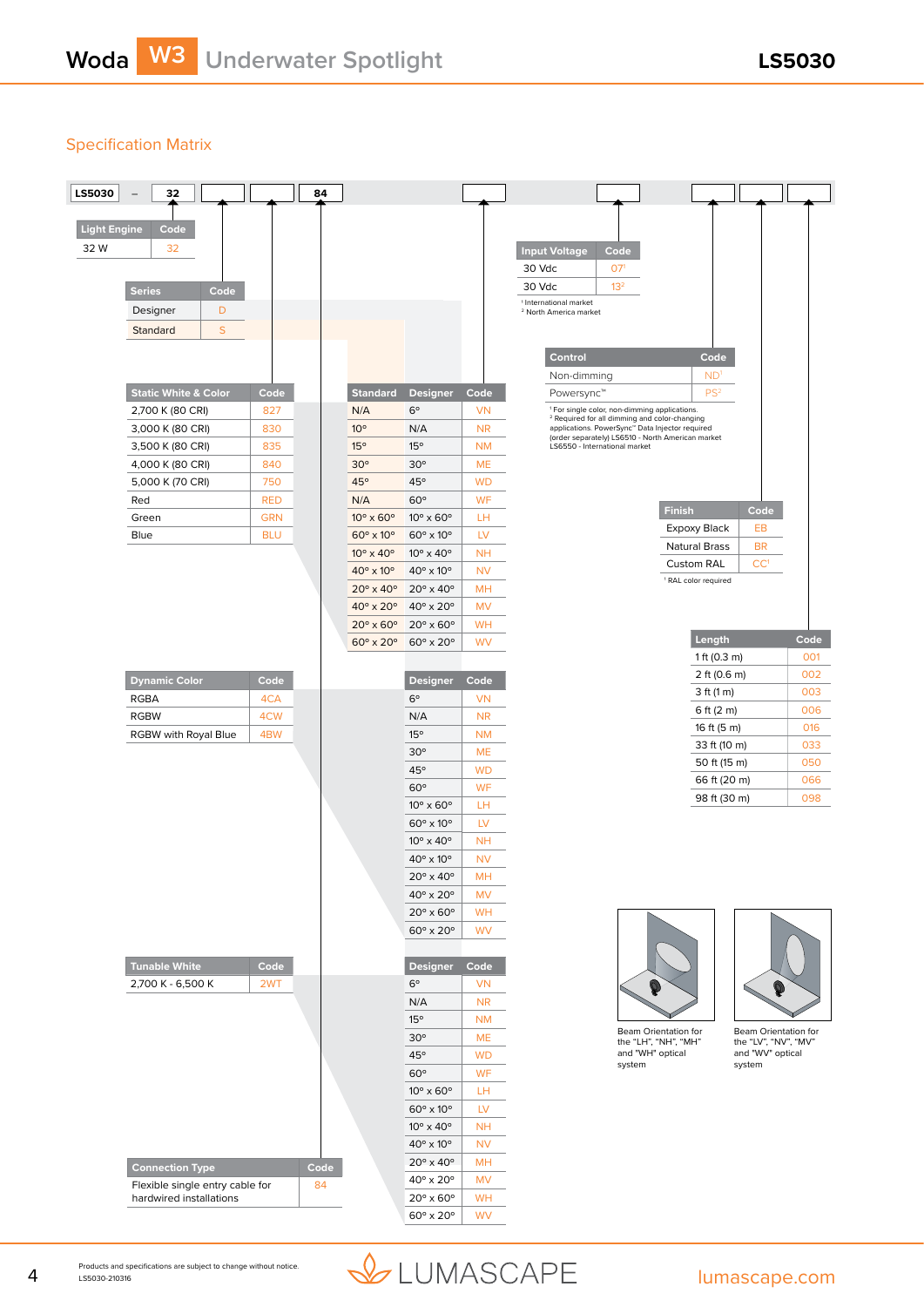## **Network Topology –** Dimmable and Color-Changing via PowerSync<sup>™</sup> International Market



### Up to 6 luminaires per run under the following conditions:

- Maximum total cable run length 196 ft (60 m) in up to two trunk cables
- Refer to 'Transformer Compatability Table'' table for maximum number of luminaires.
- Always observe local electrical codes for branch circuit current limitations

#### Transformer Compatability Table

| <b>Maximum Number of Luminaires</b> |                        |  |
|-------------------------------------|------------------------|--|
| <b>PSU Power</b>                    | Luminaire Power (32 W) |  |
| 120 W                               |                        |  |
| 240 W                               |                        |  |
| 320 W                               | ีค                     |  |

Refer to PowerSync™ installation instructions for maximum distance information and typology options. For non-continuous runs contact Lumascape for details.

# in chain.

**T Terminator**

**I Maximum Current**  Maximum current through cables and connectors supplied by Lumascape: ≤12.8 A – Installations in North American

Use PowerSync™ terminator, supplied with leader cable to terminate last luminaire

Market (UL, ETL) ≤16 A – Installations in International Market (CE, CCC)

 $\bullet$ **Connection Type**

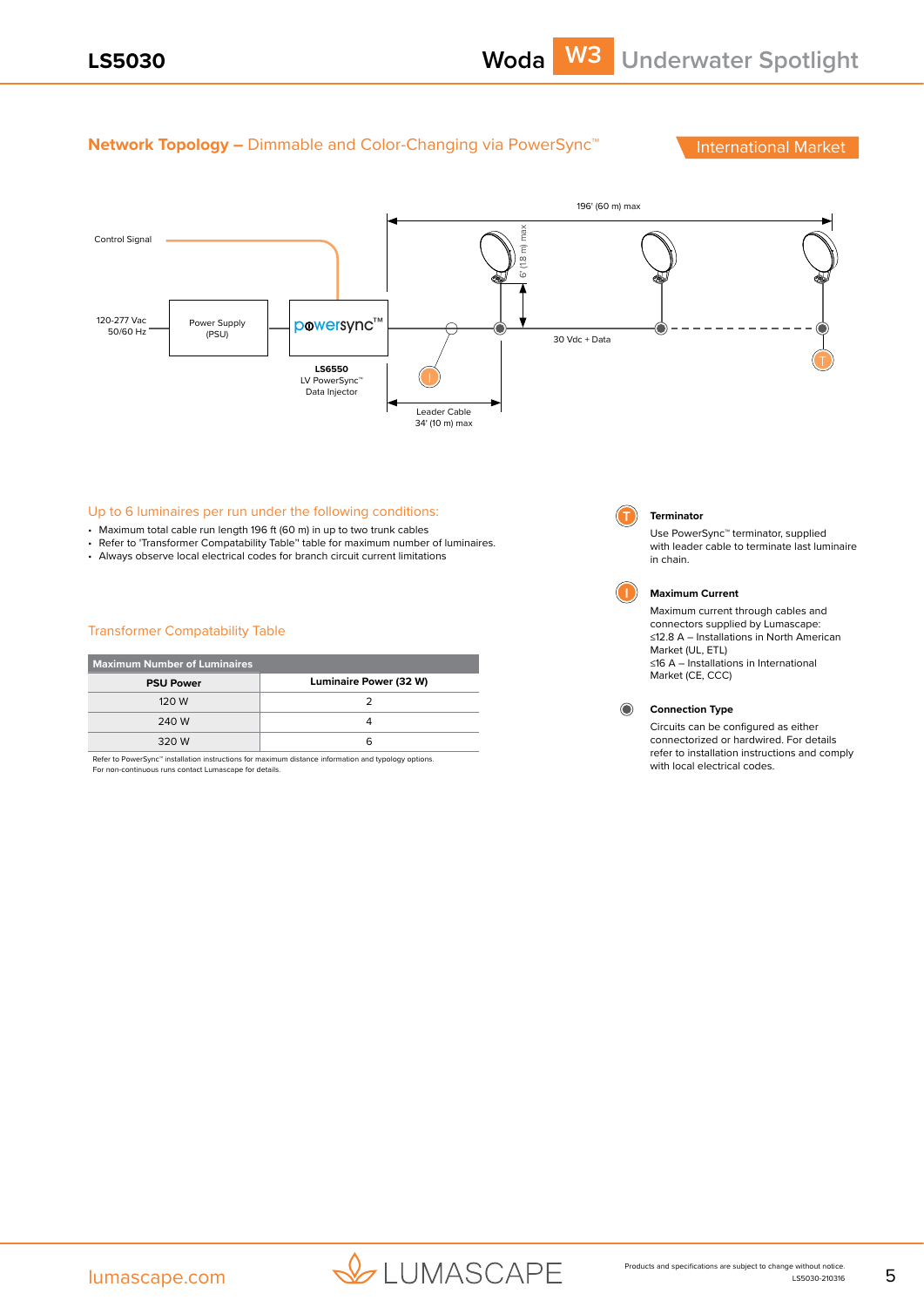## **Network Topology –** Non-Dimmable **International Market** International Market



### Up to 6 luminaires per run under the following conditions:

- Refer to 'Transformer Compatibility Table' table for maximum number or luminaires
- Always observe local electrical codes for branch circuit current limitations

#### Transformer Compatability Table

| <b>Maximum Number of Luminaires</b> |                               |  |
|-------------------------------------|-------------------------------|--|
| <b>PSU Power</b>                    | <b>Luminaire Power (32 W)</b> |  |
| 120 W                               |                               |  |
| 240 W                               |                               |  |
| 320 W                               |                               |  |

Refer to PowerSync™ installation instructions for maximum distance information and typology options. For non-continuous runs contact Lumascape for details.



#### **I Maximum Current**

Maximum current through cables and connectors supplied by Lumascape: ≤12.8 A – Installations in North American Market (UL, ETL) ≤16 A – Installations in International Market (CE, CCC)



### **Connection Type**

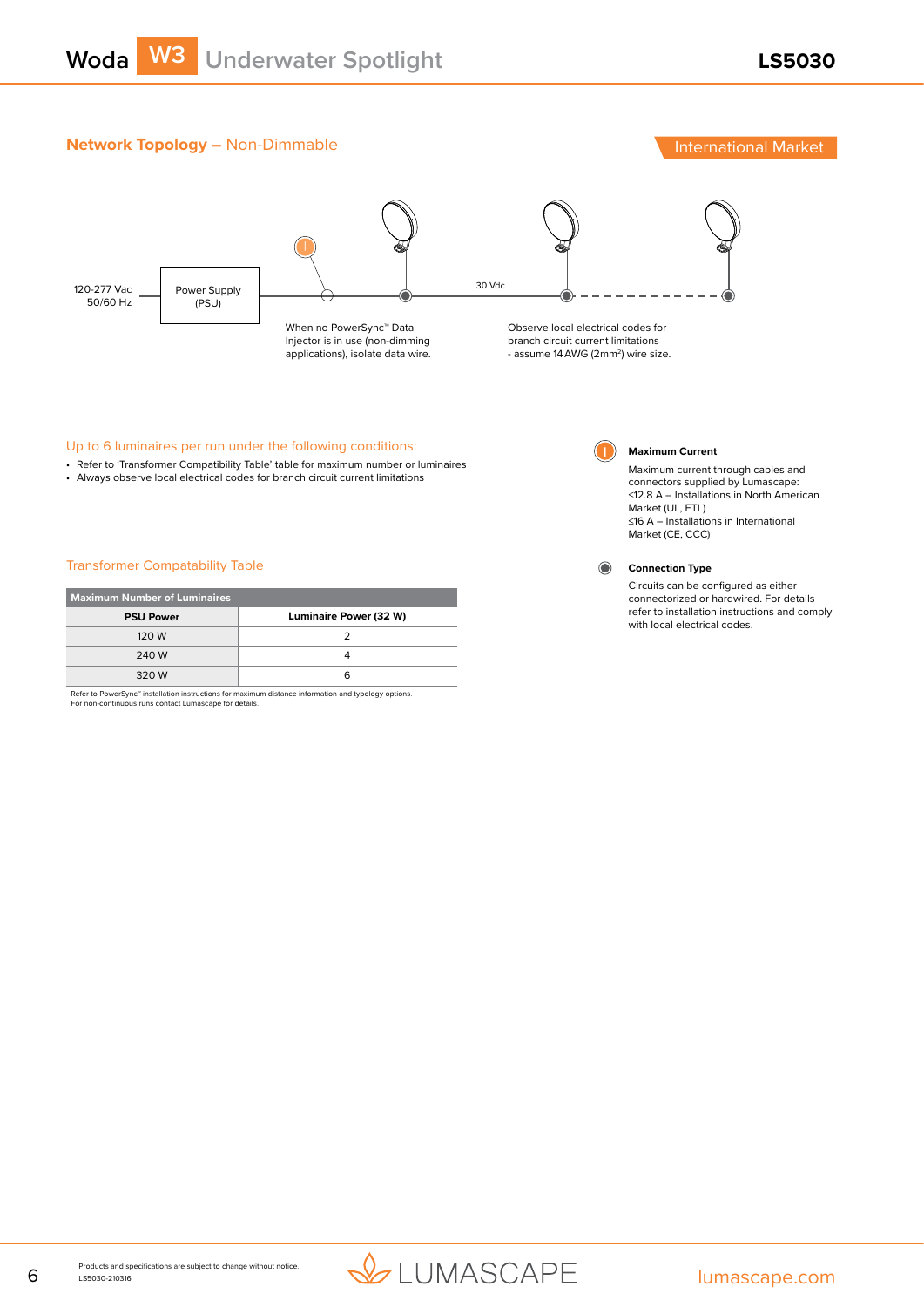## **Network Topology –** Dimmable and Color-Changing via PowerSync<sup>™</sup> North America Market 6' (1.8 m) max 0-10V/DMX **LS6510** 120 Vac<br>50/60 Hz Pool, Spa & Fountair 50/60 Hz<br>Power Supply Proverse and the Community of the Community of the Community of the Community of the Community of Power Supply T Maximum luminaires per run under the following conditions: **T Terminator** • Low voltage circuit – maintain voltage drop within acceptable limits. Use PowerSync™ terminator, supplied • For circuit length in excess of 100 ft (30 m), maintain data wire size as not larger than 14 AWG. with leader cable to terminate last luminaire • Refer to 'Transformer Compatibility Table' table for maximum number or luminaires in chain. • Always observe local electrical codes for branch circuit current limitations ∩

## Transformer Compatability Table

| Maximum Number of Luminaires |                        |  |
|------------------------------|------------------------|--|
| <b>LS6510</b>                | Luminaire Power (32 W) |  |
| 240 W                        |                        |  |
|                              |                        |  |

Refer to PowerSync™ installation instructions for maximum distance information and typology options. For non-continuous runs contact Lumascape for details.

#### **Connection Type**

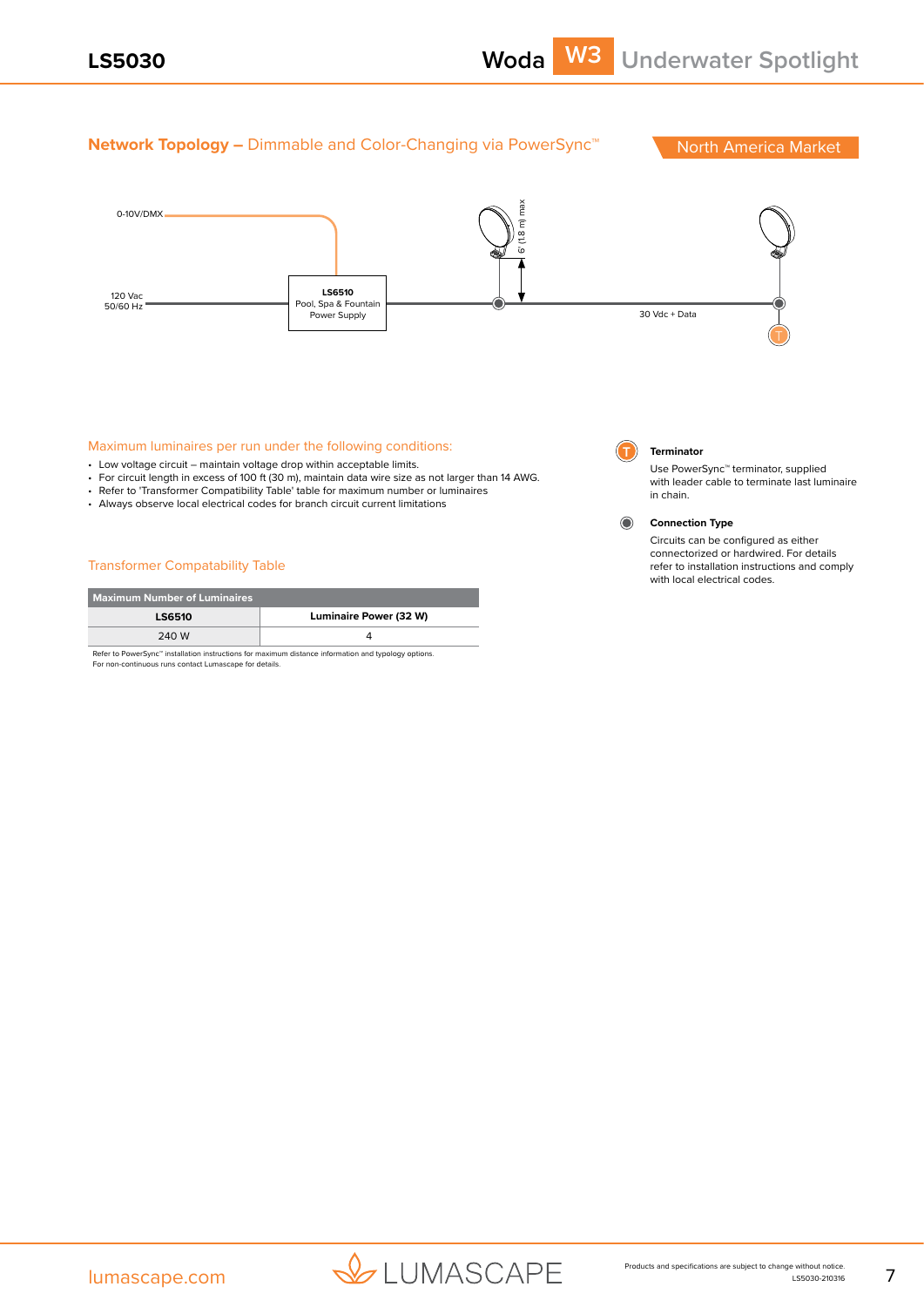

## **Network Topology – Non-Dimmable North America Market**



### Maximum luminaires per run under the following conditions:

- Low voltage circuit maintain voltage drop within acceptable limits.
- For circuit length in excess of 100 ft (30 m), maintain data wire size as not larger than 14 AWG.
- Refer to 'Transformer Compatibility Table' table for maximum number or luminaires
- Always observe local electrical codes for branch circuit current limitations

#### Transformer Compatability Table

| <b>Maximum Number of Luminaires</b>                                                                              |                               |
|------------------------------------------------------------------------------------------------------------------|-------------------------------|
| <b>LS6510</b>                                                                                                    | <b>Luminaire Power (32 W)</b> |
| 240 W                                                                                                            |                               |
| Refer to PowerSync <sup>™</sup> installation instructions for maximum distance information and typology options. |                               |

For non-continuous runs contact Lumascape for details.

#### $\odot$ **Connection Type**